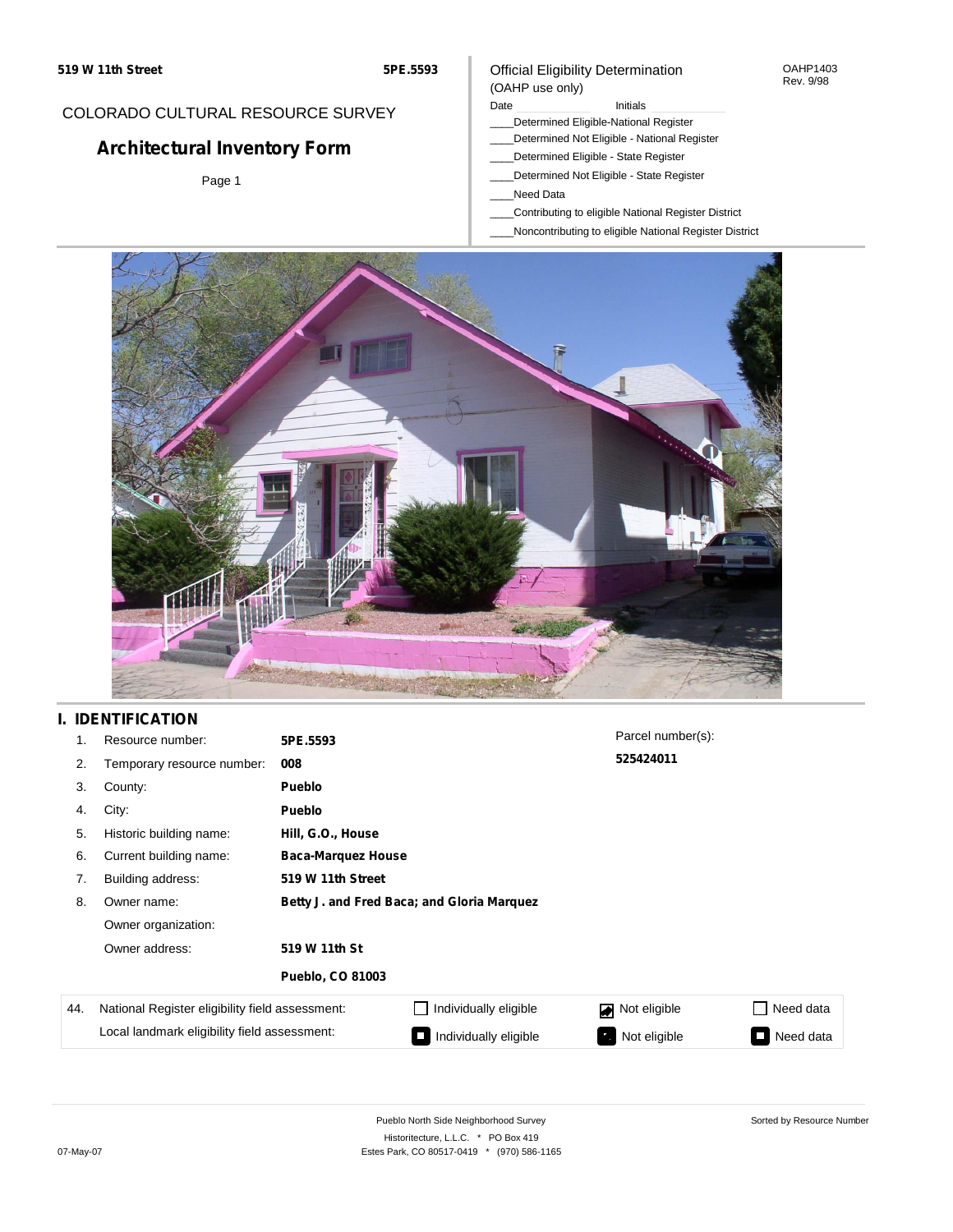Page 2

### **II. GEOGRAPHIC INFORMATION**

| 9.  | P.M.<br>6th         | Township:<br><b>20S</b>                             | 65W<br>Range:                   |
|-----|---------------------|-----------------------------------------------------|---------------------------------|
|     | 1/4<br><b>SW</b>    | of <b>SE</b><br><b>NW</b><br>1/4<br>1/4<br>of<br>of | - SE<br>of Section<br>25<br>1/4 |
| 10. | UTM reference zone: | 13                                                  |                                 |
|     | Easting:            | 533790                                              | Northing:<br>4236440            |
| 11. | USGS quad name:     | <b>Northeast Pueblo</b>                             | Scale:<br>7.5                   |
|     | Year:               | 1961 (Photorevised 1970 and<br>1974)                |                                 |
|     | 12. $Lot(s)$ :      | East 20 Feet of Lot 10 and All of Lot 11; Block 36  |                                 |
|     | Addition:           | <b>County Addition</b>                              | Year of addition:<br>1869       |

13. Boundary description and justification:

The boundary, as described above, contains but does not exceed the land historically associated with this property.

П Metes and bounds exist:

### **III. ARCHITECTURAL DESCRIPTION**

| 14. | Building plan (footprint, shape):    | Irregular Plan                         |                       |
|-----|--------------------------------------|----------------------------------------|-----------------------|
|     | Other building plan descriptions:    |                                        |                       |
| 15. | Dimensions in feet (length x width): | 1,500 square feet                      |                       |
| 16. | Number of stories:                   | 11/2                                   |                       |
| 17. | Primary external wall material(s):   | Brick<br><b>Wood/Horizontal Siding</b> | Other wall materials: |
| 18. | Roof configuration:                  | <b>Gabled Roof</b>                     |                       |
|     | Other roof configurations:           |                                        |                       |
| 19. | Primary external roof material:      | <b>Asphalt Roof/Composition Roof</b>   |                       |
|     | Other roof materials:                |                                        |                       |
| 20. | Special features:                    | Tower                                  |                       |
|     |                                      | <b>Window/Glass Block</b>              |                       |

#### 21. General architectural description:

Oriented to the south, this house rests on a random-coursed, sandstone ashlar foundation, painted pink, A gray-painted brick veneer clads most of the exterior walls. However, gray-painted, horizontal wooden composition siding covers the southwest corner, and gray-painted stucco covers a two-story tower on the northeast corner. Cladding the rear (north-facing) gable are **gray-painted, wood shingles. Windows vary from elevation to elevation. Windows piercing the siding- and stucco-covered** portions of the house have pink-painted, wood surrounds; those opening within the brick veneer have pink-painted concrete sills and no lintels. On the west end of the front (south) elevation is a 6-over-6-light, double-hung sash window, with a whitepainted wood frame. On the east end is a one-over-one-light, sliding-sash window, with a white vinyl frame. Above these windows, in the front- (south-) facing gable, is a six-beside-six-light, sliding-sash window, with a white-painted wood frame and an aluminum-frame screen. Windows on the west elevation are generally 1-over-1-light, double-hung sash, with pink-painted wood frames. On the north end of the elevation, however, is a tripartite window, with the sides opening as casements and the center frame fixed. Two, single-light casements open on either side of the doorway on the west end of the rear (north) elevation. The rear (north) elevation of the tower has a 1-beside-1-light, sliding-sash window on the lower story, with a pair of 1beside-1-light, sliding-sash windows above them. The east elevation has 1-over-1-light, double-hung sash windows, with pinkpainted wood frames. A window opening between the two other windows on this elevation has been boarded shut with graypainted plywood. Another 1-over-1-light sash window opens on the east elevation of the tower. The front (south) door opens just west of center. It is a 9-panel wood door, painted white, with pink diamonds in each panel, opening behind a pink-andwhite-painted storm door. Flanking the doorway on either side are glass-block sidelights. A flat awning, on white, aluminum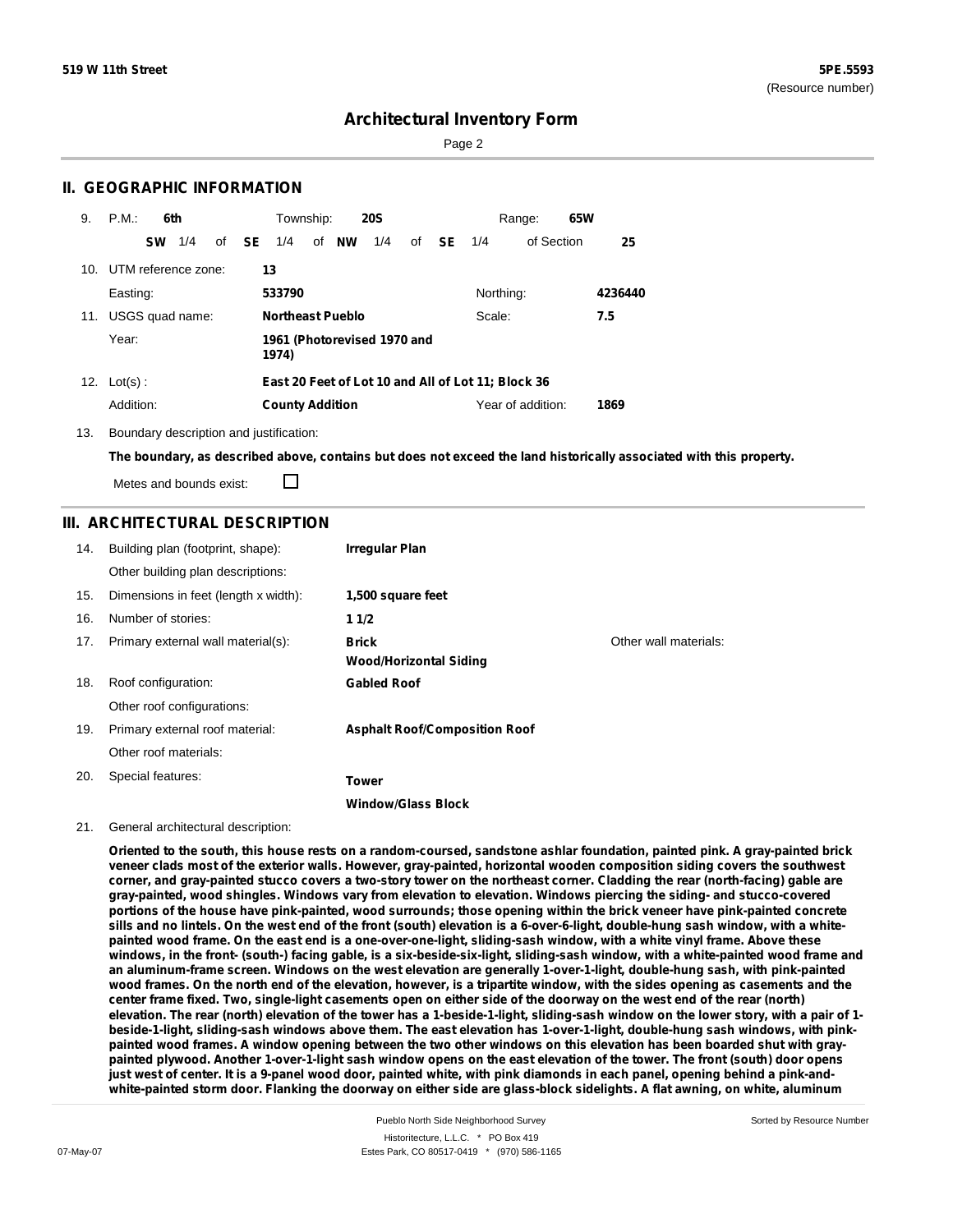Sorted by Resource Number

## **Architectural Inventory Form**

Page 3

supports, shelters the doorway. Approaching the entrance are carpeted, concrete steps, flanked by white, aluminum railings. Concrete steps, with curved corners, appear beneath the existing steps. A basement door opens near the center of the west elevation. A deep, concrete and concrete-block stairwell approaches the doorway from the south. Above it is a gabled-roofed structure consisting of a metal frame and corrugated, translucent fiberglass sheets. Two doorways open on the rear (north) elevation. On the west end is a pink-painted slab door, opening behind an aluminum-frame storm door. A 3-step, concrete stoop approaches the door from the west. Opening in the gable (in the upper story) is a 3-panel, 9-light, glass-in-wood-frame door, painted white. Metal steps approach the door from the north. Interlocking, gray, asphalt shingles cover the main, front**gabled roof and the hipped roof of the tower. The shaped rafter and perlin ends are exposed.**

22. Architectural style:

**No Style**

Other architectural styles:

Building type:

**Bungalow**

23. Landscape or special setting features:

This property is located on terrain sloping downward from north to south, with an elevation of around 4,700 feet above mean sea level. The neighborhood features modest, one- and two-story houses. A grass strip, generally planted with large cottonwood or elm trees, separates the sidewalk from the street. This property is located on the north side of West 11th Street, an east-west-oriented thoroughfare. It is situated between 515 West 11th Street, to the east, and 525 West 11th Street, to the **west. A planted grass yard, with mature landscaping, surrounds the building. Pink-painted concrete and concrete-block** retaining walls support the terraced front yard. A concrete and gravel driveway extends from West 11th Street, along the east **side of the building, to a small garage northeast of house.**

### 24. Associated buildings, features or objects:

| 1 : | Type: | Garage |
|-----|-------|--------|
|     |       |        |

Describe: A garage is located northeast of the house. Oriented to the south, the structure appears to lack **a permanent foundation. Sheets of brown, rolled asphalt, in a faux brick pattern, clad the exterior walls. A 16-panel, white, steel, overhead-retractable garage door dominates the front (south) elevation. Another large opening, now boarded shut with sheets of unpainted flakeboard, dominates the rear (north) elevation. Gray, rolled asphalt covers the shallowly arced roof.**

2: Type:

Describe:

#### **IV. ARCHITECTURAL HISTORY**

| 25. | Date of Construction:  | Estimate:                        | Actual: | 1913                                                                                          |
|-----|------------------------|----------------------------------|---------|-----------------------------------------------------------------------------------------------|
|     | Source of Information: |                                  |         | Pueblo County Office of Tax Assessor. Property information card [internet].                   |
| 26. | Architect:             | unknown                          |         |                                                                                               |
|     | Source of information: |                                  |         |                                                                                               |
| 27. | Builder:               | unknown                          |         |                                                                                               |
|     | Source of information: |                                  |         |                                                                                               |
| 28. | Original Owner:        | G.O. Hill                        |         |                                                                                               |
|     | Source of information: | Co. consulted 1886 through 2003. |         | Pueblo City Directory. Pueblo, Co.; Salt Lake City; Kansas City, Mo.; and others: R.L. Polk & |

29. Construction history:

According to Pueblo County Tax Assessor records, this house was constructed in 1913. Sanborn fire insurance maps and city directories corroborate this date. The southwest corner of the house appears to have originally been a cutaway porch. The two**story tower is not original but was constructed before 1951.**

30. Location: **original** Date of move(s):

### **V. HISTORICAL ASSOCIATIONS**

Pueblo North Side Neighborhood Survey Historitecture, L.L.C. \* PO Box 419 07-May-07 Estes Park, CO 80517-0419 \* (970) 586-1165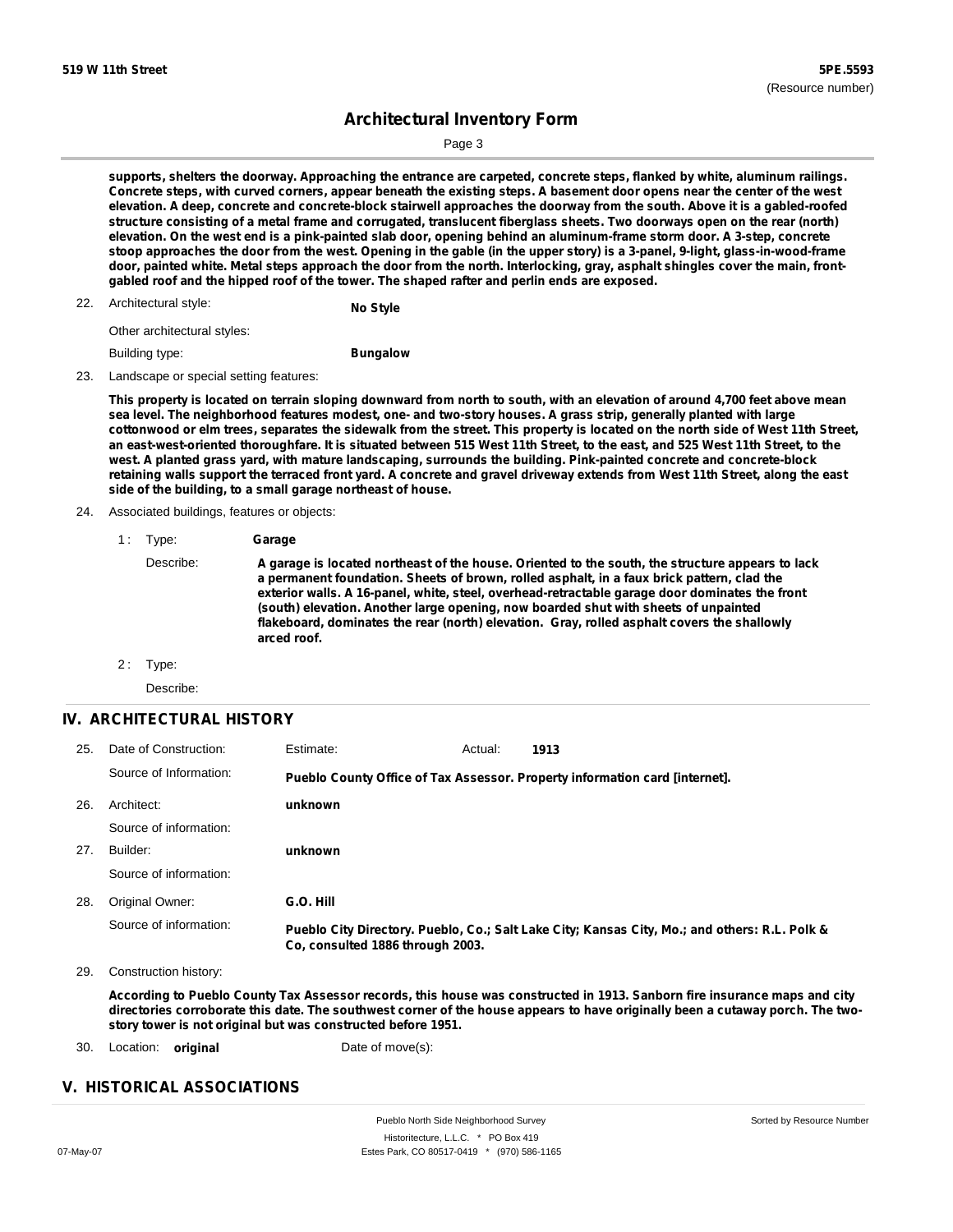Page 4

|     | 31. Original use(s): | <b>Single Dwelling</b> |
|-----|----------------------|------------------------|
| 32. | Intermediate use(s): | <b>Single Dwelling</b> |

- 33. Current use(s): **Single Dwelling**
- **Residence** Site type(s): 34.
- 35. Historical background:

According to Sanborn Fire Insurance maps and city directories, a house stood on this lot as early as 1885. This dwelling was associated with the Clara Sloan and Joseph M. Meeker families. This house was demolished prior to the construction of the current dwelling in 1913 for G.O. Hill. By 1919, it was home to Harry D. Stanwood, D.D.S. Dr. Stanwood was born in Charlestown, Iowa, on December 3, 1879, and graduated from the Keokuk [Iowa] Dental College in 1907. He practiced dentistry **in Pueblo and Denver for 55 years. He died in 1971.**

Around 1920, Charles M. Barnett moved to Pueblo and resided in this house. Barnett was an employee of the Dana Corporation and, later, both the Newton Lumber Company and Anzick's Restaurant. With his wife, Steffie, Charles had three sons: Charles **L., David L., and Joseph F. He died in 1977**

Barnett lived here only briefly. By 1930, the house was home to Leo A. Crosby. He came to Pueblo in 1925 and was a watchmaker for the Fisher Jewelry Company. He later worked for the Farabee Jewelry Company. With his wife, Frances M., Leo had three children: Margaret (Pitcher); Charles H., and Leo A., Jr. He died in 1952. Like his predecessors here, Barnett lived in **this house only a few years.**

From around 1935 to after 1940, Meyer A. Cohen owned the house, later selling it to Arminda Lasater. By 1950, Aliene Kuhns resided here. Around 1955, Walter G. and Jacquetta Merchant purchased the property and lived here through the 1960s. During the '60s, Catholic Crosswinds either owned or leased the property. This organization was responsible for many of the **alterations to and expansion of this house.**

In 1975, Geraldine M. Carrigan purchased the property, selling it in 2000 to James Sena. That same year, Sena sold it to Gary W. and Bernarda Pittman who transferred the lot to Inverciones Narval, L.L.C. Betty J. and Fred Baca and Gloria Marguez, the **current owners, purchased the property in 2003.**

**Sanborn Fire Insurance Maps (for Pueblo, Colorado). New York: Sanborn Map and Publishing Co., 1883, 1886, 1889, 1893, 1904-05, 1904-51, and 1904-52.**

**"Stanwood (Dr. Harry D." [obituary]. Pueblo Chieftain, 20 May 1971, p. 11B.**

**"Charles M. Barnett" [obituary]. Pueblo Chieftain, 15 August 1977, p. 6B.**

**"Crosby (Leo A.)" [obituary]. Pueblo Chieftain, 13 April 1952, p. 7.**

Sources of information: 36.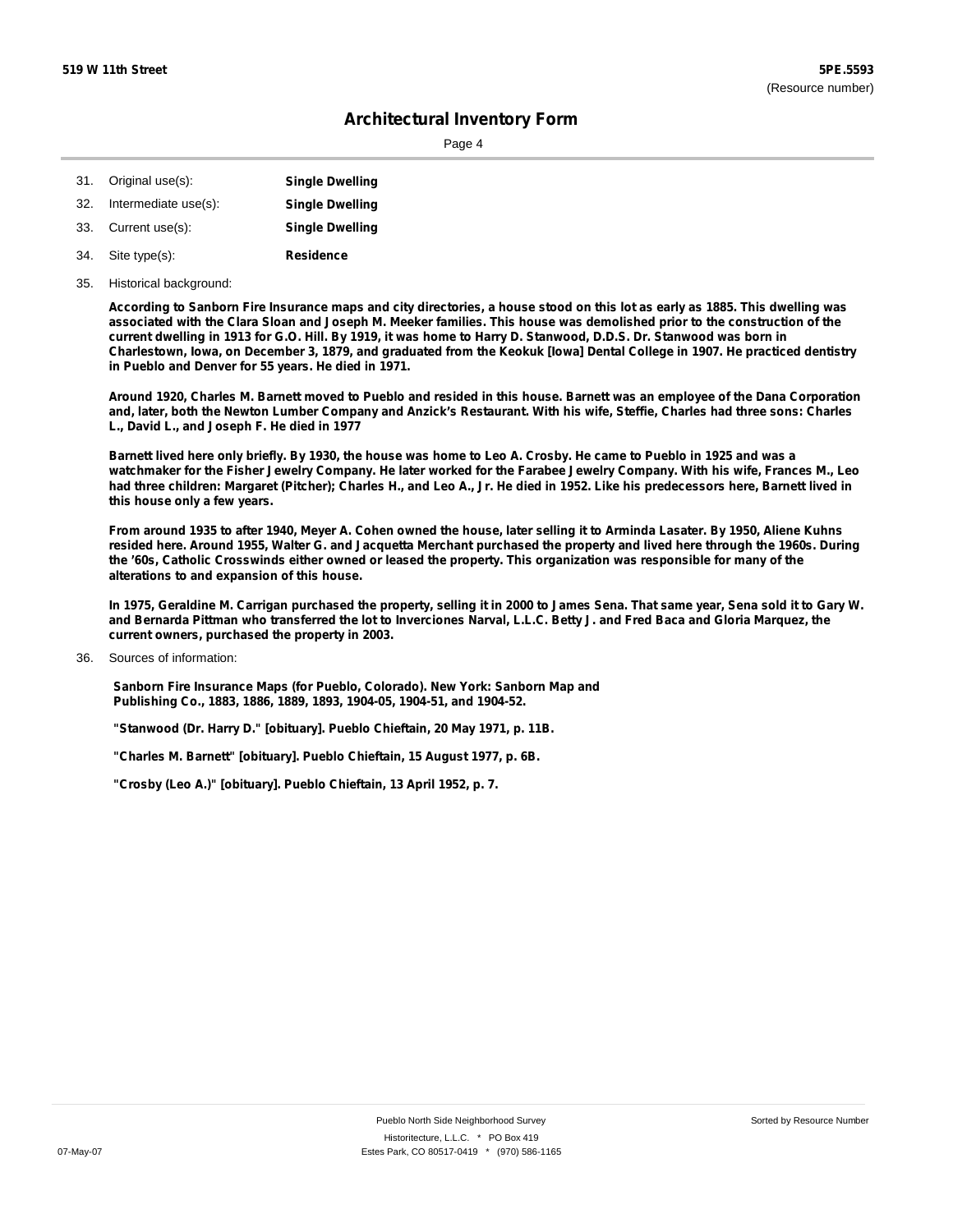۰

Sorted by Resource Number

# **Architectural Inventory Form**

Page 5

|                                               | <b>VI. SIGNIFICANCE</b>                                                                                                                                                                                                           |  |  |  |  |
|-----------------------------------------------|-----------------------------------------------------------------------------------------------------------------------------------------------------------------------------------------------------------------------------------|--|--|--|--|
| 37.                                           | Local landmark designation:<br>Yes $\Box$<br>No.<br>$\mathbf{r}_1$                                                                                                                                                                |  |  |  |  |
|                                               | Designation authority:                                                                                                                                                                                                            |  |  |  |  |
|                                               | Date of designation:                                                                                                                                                                                                              |  |  |  |  |
| 38.<br>Applicable National Register criteria: |                                                                                                                                                                                                                                   |  |  |  |  |
|                                               | A. Associated with events that have made a significant contribution to the broad pattern of our history.                                                                                                                          |  |  |  |  |
|                                               | M<br>B. Associated with the lives of persons significant in our past.<br>$\Box$                                                                                                                                                   |  |  |  |  |
|                                               | C. Embodies the distinctive characteristics of a type, period, or method of construction, or represents the work<br>of a master, or that possess high artistic values, or represents a significant and distinguished entity whose |  |  |  |  |
|                                               | components may lack individual distinction.<br>D. Has yielded, or may be likely to yield, information important in history or prehistory.                                                                                         |  |  |  |  |
|                                               | Qualifies under Criteria Considerations A through G (see manual).<br>$\overline{\phantom{a}}$                                                                                                                                     |  |  |  |  |
|                                               | Does not meet any of the above National Register criteria.                                                                                                                                                                        |  |  |  |  |
|                                               | <b>Pueblo Standards for Designation:</b>                                                                                                                                                                                          |  |  |  |  |
|                                               | 1a. History                                                                                                                                                                                                                       |  |  |  |  |
|                                               | Have direct association with the historical development of the city, state, or nation; or<br>$\overline{\phantom{a}}$ .                                                                                                           |  |  |  |  |
|                                               | <u>1b. History</u><br>Be the site of a significant historic event; or<br>$\Box$                                                                                                                                                   |  |  |  |  |
|                                               | 1c. History<br>Have direct and substantial association with a person or group of persons who had influence on society.<br>$\Box$                                                                                                  |  |  |  |  |
|                                               | 2a. Architecture                                                                                                                                                                                                                  |  |  |  |  |
|                                               | Embody distinguishing characteristics of an architectural style or type; or<br>$\Box$                                                                                                                                             |  |  |  |  |
|                                               | 2b. Architecture                                                                                                                                                                                                                  |  |  |  |  |
|                                               | Be a significant example of the work of a recognized architect or master builder, or<br>$\overline{\phantom{a}}$                                                                                                                  |  |  |  |  |
|                                               | 2c. Architecture                                                                                                                                                                                                                  |  |  |  |  |
|                                               | Contain elements of architectural design, engineering, materials, craftsmanship, or artistic merit which represent a<br>$\Box$<br>significant or influential innovation;                                                          |  |  |  |  |
|                                               | 2d. Architecture                                                                                                                                                                                                                  |  |  |  |  |
|                                               | Portray the environment of a group of people or physical development of an area of the city in an era of history<br>$\overline{\phantom{a}}$<br>characterized by a distinctive architectural style.                               |  |  |  |  |
|                                               | 3a. Geography                                                                                                                                                                                                                     |  |  |  |  |
|                                               | Have a prominent location or be an established, familiar, and orienting visual feature of the contemporary city, or                                                                                                               |  |  |  |  |
|                                               | 3b. Geography<br>Promote understanding and appreciation of Pueblo's environment by means of distinctive physical characteristics<br>or rarity; or                                                                                 |  |  |  |  |
|                                               | 3c. Geography<br>Make a special contribution to Pueblo's distinctive character.<br>$\Box$                                                                                                                                         |  |  |  |  |
|                                               | Not Applicable                                                                                                                                                                                                                    |  |  |  |  |
|                                               | Does not meet any of the above Pueblo landmark criteria.<br>$\Box$                                                                                                                                                                |  |  |  |  |
| 39.                                           | Area(s) of Significance:<br><b>Architecture</b>                                                                                                                                                                                   |  |  |  |  |
| 40.                                           | Period of Significance:<br>1913-1955                                                                                                                                                                                              |  |  |  |  |
| 41.                                           | Level of significance:<br>National:<br>State<br>Local<br>$\overline{\phantom{a}}$                                                                                                                                                 |  |  |  |  |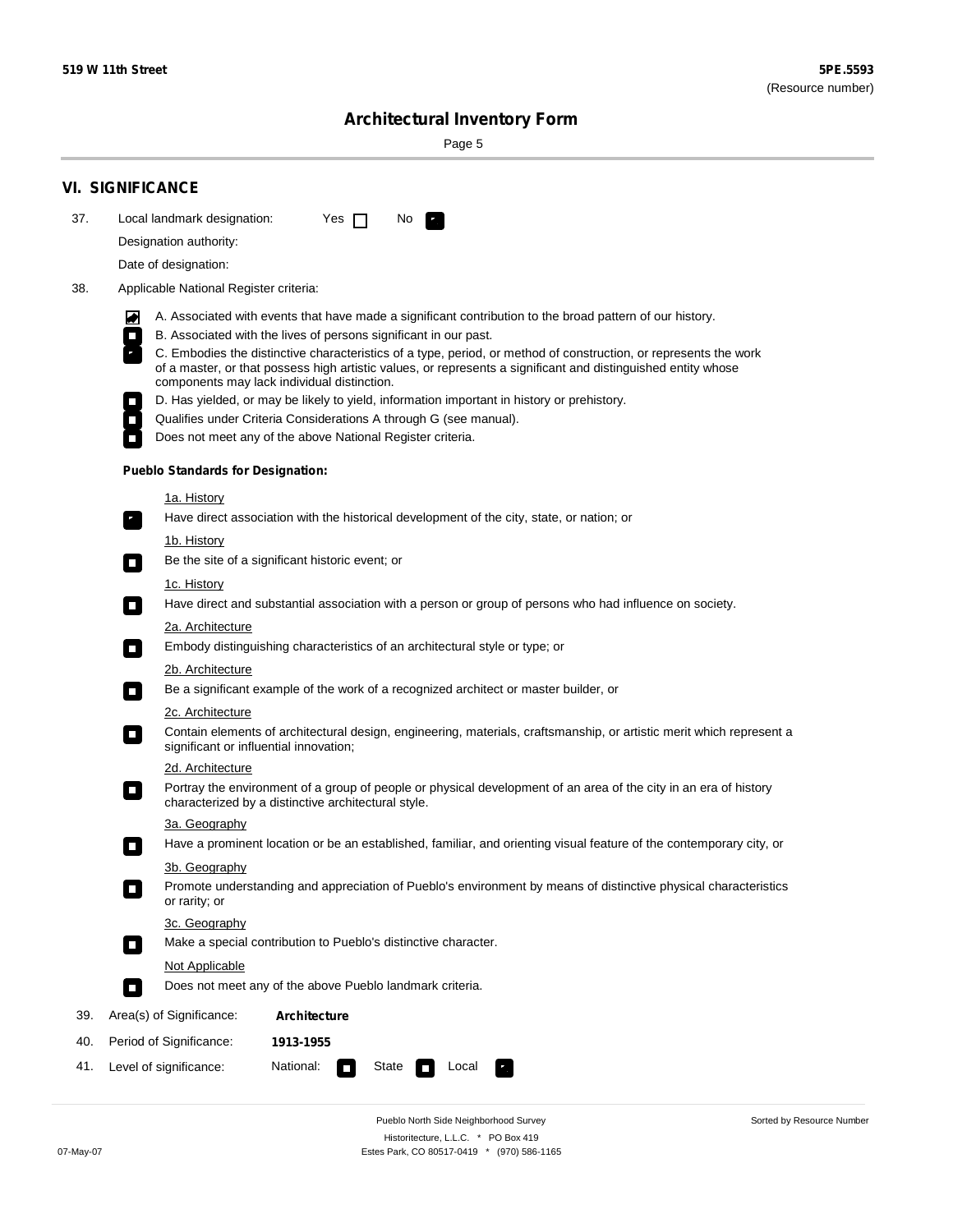Page 6

#### 42. Statement of significance:

Constructed in 1913, this dwelling at 519 West 11th Street is historically significant under Pueblo Local Landmark criterion 1A for its association with the maturation of Pueblo's North Side Neighborhood. It represents a period of development in which more architecturally sophisticated buildings in-filled the vacant lots in the neighborhood or replaces much smaller, rough-built dwellings. As well, the house is architecturally significant under National Register criterion C (Pueblo Local Landmark criterion 2A) as an intact example of a Craftsman bungalow. However, the levels of architectural and historical significance, combined with physical integrity, are not to the extent that this property would qualify for individual listing in the National Register of Historic Places, the Colorado State Register of Historic Properties, or as a City of Pueblo landmark. **However, it should be considered a contributing resource within any potential historic district.**

This property exhibits a moderately low level of physical integrity relative to the seven aspects of integrity as defined by the National Park Service and the Colorado Historical Society: location, setting, design, materials, workmanship, feeling, and association. Most of the original windows and doors have been replaced. Moreover, the two-story tower, a later additions, **detracts for the original form and style of this bungalow.**

#### **VII. NATIONAL REGISTER ELIGIBILITY ASSESSMENT**

44. National Register eligibility field assessment: Local landmark eligibility field assessment:

**Individually eligible Not eligible** Not eligible **Need data Individually eligible Not eligible** Not eligible **Need data** 

No<sub>D</sub>

45. Is there National Register district potential? Yes

**Pueblo's North Side Neighborhood represents the evolution of the city's professional middle and upper classes. Its diversity of architectural styles and forms directly represents the city's changing economic and cultural climates. As well, the neighborhood is distinctive because it appears to have evolved independently of the area's dominant industry, steel manufacturing.** Discuss:

 $\blacksquare$ 

Yes Yes No

 $No$   $N/A$ 

N/A

If there is National Register district potential, is this building contributing:



#### **VIII. RECORDING INFORMATION**

| 47. | Photograph numbers): | <b>CD-ROM Photo Disc: North Side Photos</b><br>File Name(s): 11thstw519                                                       |
|-----|----------------------|-------------------------------------------------------------------------------------------------------------------------------|
|     | Negatives filed at:  | <b>Special Collections</b><br><b>Robert Hoag Rawlings Public Library</b><br>100 East Abriendo Avenue<br>Pueblo, CO 81004-4290 |
| 48. | Report title:        | <b>Pueblo North Side Neighborhood Survey</b>                                                                                  |
| 49. | $Date(s)$ :          | 04/19/05                                                                                                                      |
| 50. | Recorder(s):         | <b>Adam Thomas</b>                                                                                                            |
| 51. | Organization:        | Historitecture, L.L.C.                                                                                                        |
| 52. | Address:             | <b>PO Box 419</b>                                                                                                             |
|     |                      | Estes Park, CO 80517-0419                                                                                                     |
| 53. | Phone number(s):     | (970) 586-1165                                                                                                                |

<sup>43.</sup> Assessment of historic physical integrity related to significance: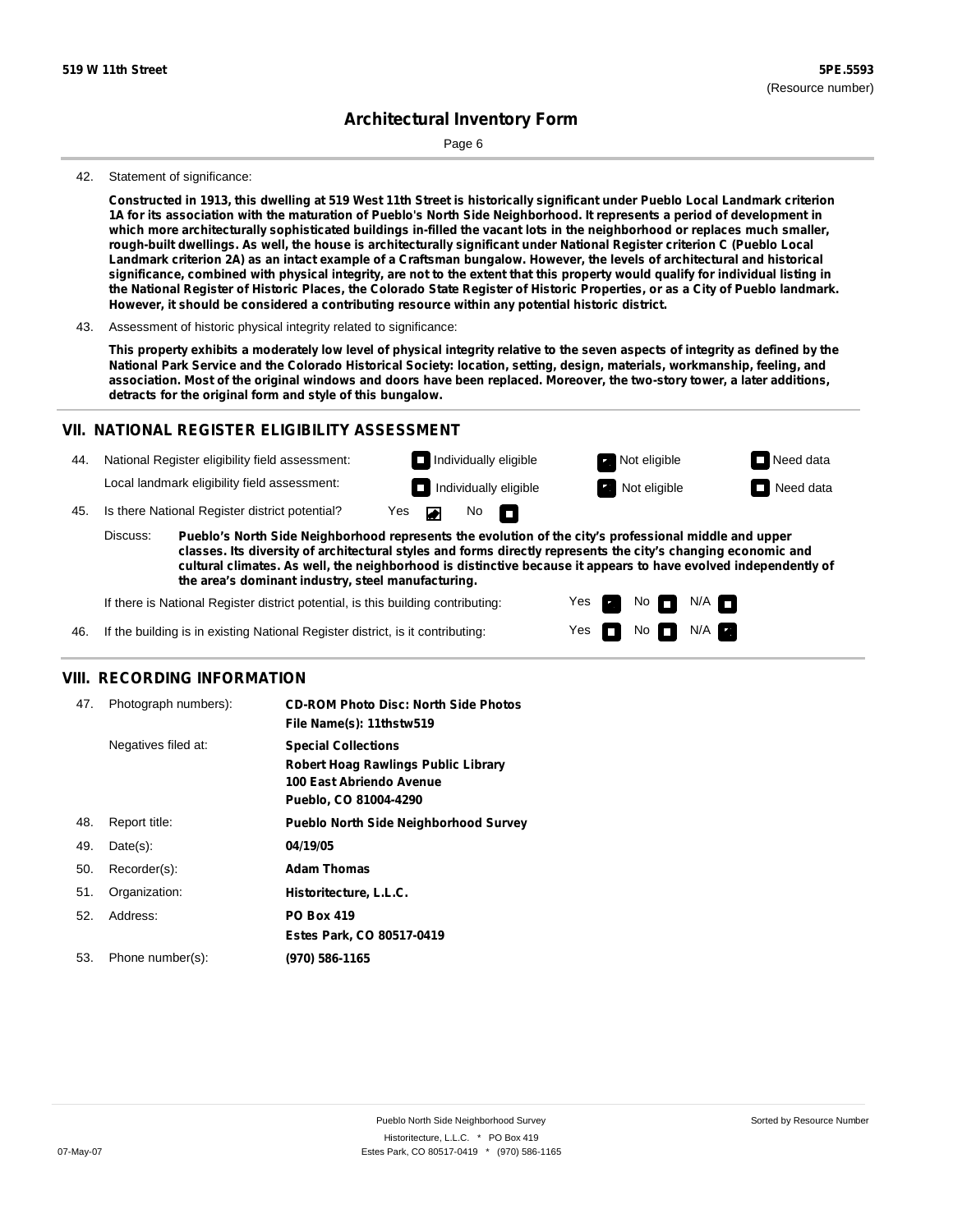Page 7